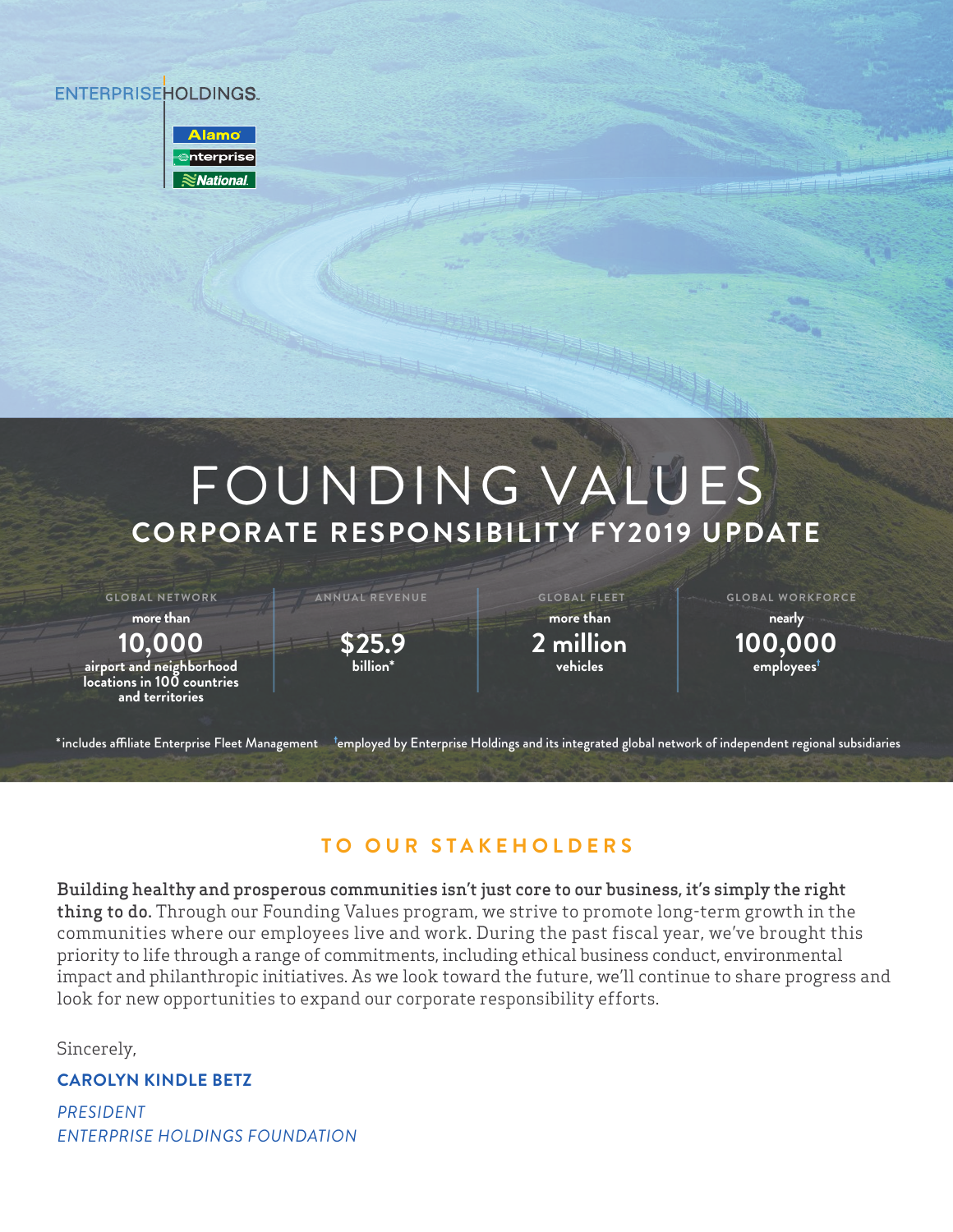## **SUSTAINABLE FLEET**

As the world's largest transportation solution, Enterprise Holdings plays a significant role in the automotive value chain. We support sustainable and innovative transportation services by investing in connected and fuel-efficient vehicles, shared mobility technology and alternative fuels.

**COMMUTE WITH ENTERPRISE** Studies show the American commute is getting longer—adding costs and increasing stress on employees. With more than 12,000 vanpools on the road today, Commute with Enterprise is proving there's a better way get to and from work. Our programs eliminate more than 1 billion commuter miles driven each year while taking more than 67,000 cars off the road and offering cost savings for companies, municipalities and individuals. This, in turn, reduces carbon emissions by 1.1 billion pounds.

**ENTERPRISE CAR CLUB** In the UK, Enterprise Car Club helps businesses reduce costs and emissions by providing newer, energy efficient vehicles for local business travel than when employees drive their own vehicles and are reimbursed for mileage. When Highland Council introduced a 35-vehicle Enterprise Car Club fleet, in the first six months of use, average travel costs were reduced by one-third, and the organization avoided an estimated 50 tons of carbon dioxide.



**FLEET EFFICIENCY**

**53%** of the U.S. and Canada fleet averages 24 mpg or better\*



**193,299** metric tons of carbon

offset since 2007



**CARBON OFFSETS CLOSED LOOP RECYCLING**

**11.6 million** gallons of oil recycled since 2009

### **SUSTAINABLE OPERATIONS**

Across our global network of independent regional subsidiaries, Enterprise Holdings takes a location-based approach to reducing the environmental impact of our business. Individual operations are empowered to implement innovative solutions that reduce waste and improve energy, water and resource efficiency based on the unique needs and opportunities in their local communities. Best practices and successes are shared for implementation across our network to help improve our collective environmental impact. Highlights from FY2019 include:



**90%** LaunchPad mobile tablet adoption within global



**2,425**  with smart



**82,500** windshields recycled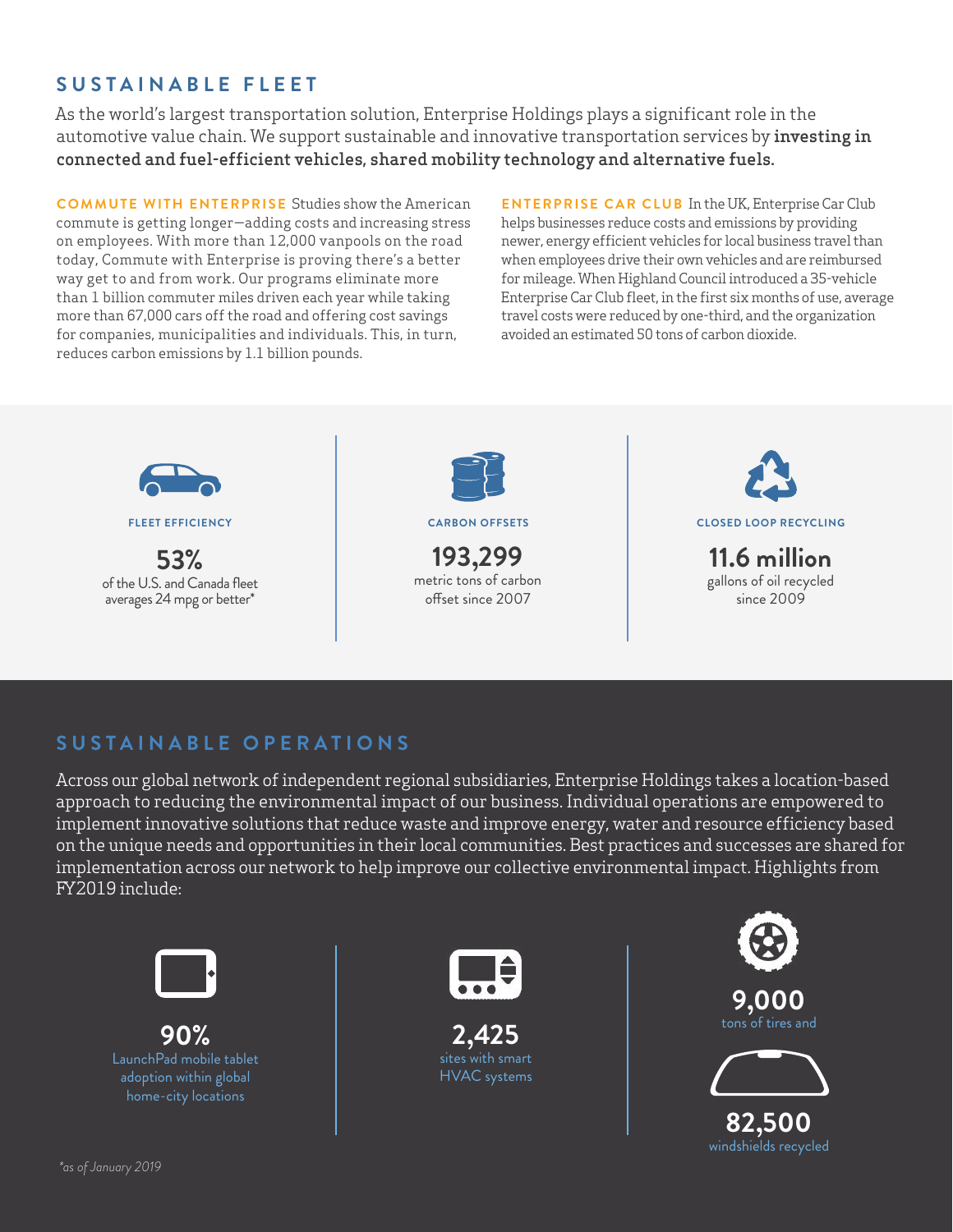#### **OUR COMMUNITIES**

For more than 60 years, Enterprise Holdings has worked to make a meaningful difference in the communities where we live and work. Our company began with a simple commitment to take care of our customers and employees. As our business has grown, we've extended that same spirit of care and respect to the thousands of communities we serve around the world.



**ENTERPRISE URBAN TREE INITIATIVE** One of our signature philanthropic initiatives is our 50 Million Tree Pledge – a 50-year commitment to plant trees on public lands in the U.S. and other countries where we do business. In 2019, we extended our commitment to the natural world in the form of the new Enterprise Urban Tree Initiative, which committed \$2 million to fund 40 community tree-planting events in neighborhoods across the United States and globally. This initiative, in partnership with the Arbor Day Foundation, invests in cities that have been devastated by hurricanes, tornadoes, wildfires, floods, hailstorms and other natural disasters. Our priority is to address immediate reforestation needs and help restore damaged ecosystems.

#### **SIGNATURE INITIATIVES PROGRESS UPDATE (AT-A-GLANCE)**



**ENTERPRISE 50 MILLION TREE PLEDGE**

> **14 million** trees since 2006



**\$40 million** in donations since 2016



**ENTERPRISE FILL YOUR TANK ROUTES & ROOTS®: ENTERPRISE HEALTHY RIVERS PROJECT**

> **\$18 million** in donations since 2017

# \$51.4 million given worldwide in FY2019 by the **Enterprise Holdings Foundation\***

\*This total represents all countries' currencies converted into USD



- 35% HEALTH AND HUMAN SERVICES
- 23% PUBLIC / SOCIAL BENEFITS
- **16% EDUCATION**
- 15% ENVIRONMENTAL / ANIMALS
- 6% DISASTER RELIEF
- 2% ARTS
- 2% MILITARY dh.
- 1% OTHER